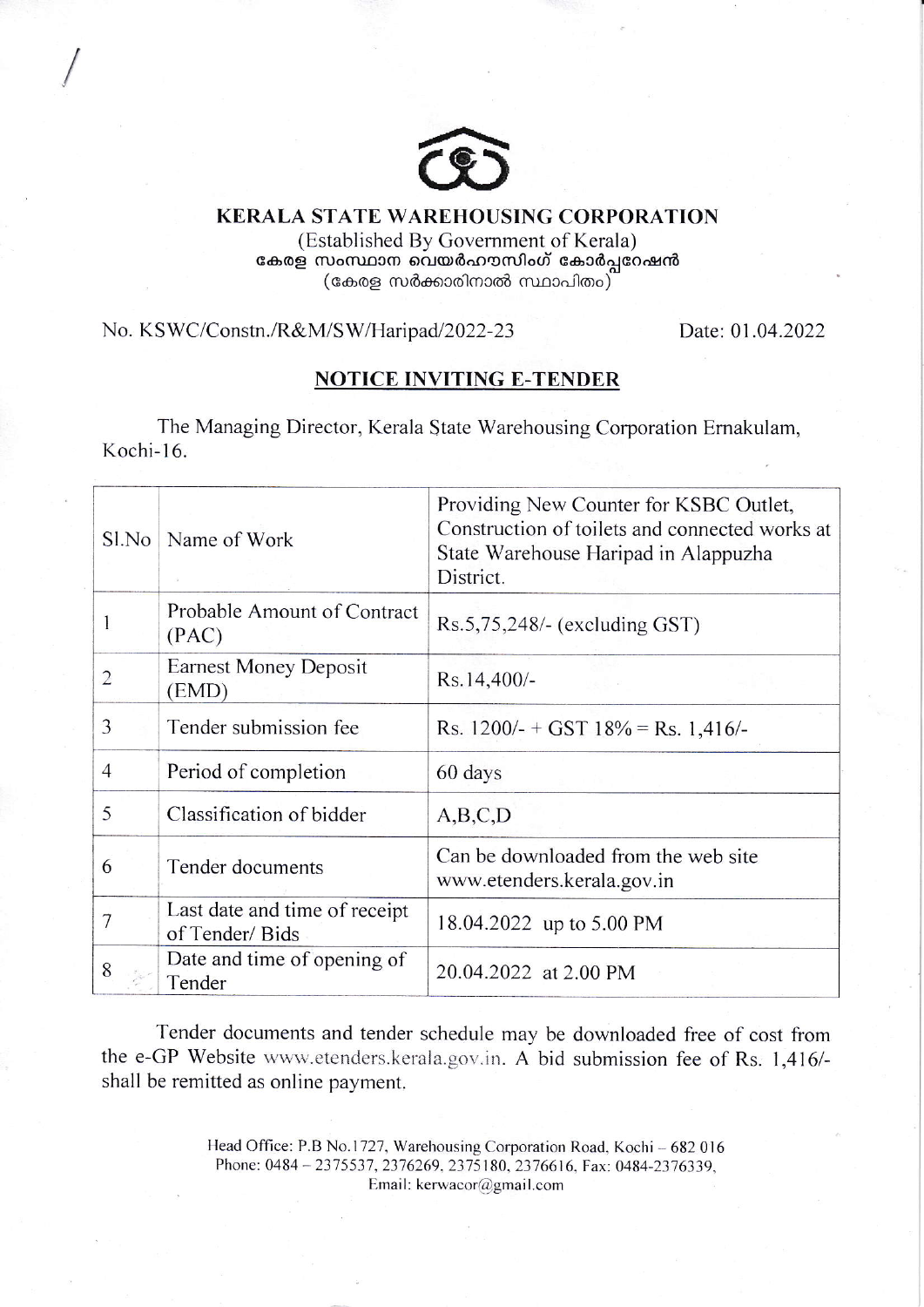All bid/ tender documents are to be submitted online only and in the designated  $cover(s)/envelope(s)$  on the e-GP website. Tenders/ bids shall be accepted only through online mode on the e-GP website and no manual submission of the same shall be entertained. Late tenders will not be accepted.

Tender conditions duly filled and signed, copy of valid Registration Certificate duly self attested, Original Preliminary Agreement in stamp paper worth Rs.200/-, E-payment form duly filled and EMD exemption Certificate (if any) shall be submitted online and subsequently in a separate cover physically on or before 19.04.2022 5PM. More details on EMD & Cost of Tender documents/ bid submission fee are mentioned in the tender notice.

The bids shall be opened online at the office of the Managing Director, Kerala State Warehousing Corporation, PB No. 1727, Kochi-16 on 20.04.2022 at 2.00 PM by the Executive Engineer  $\leq$  Competent Tender Opening Authority in the presence of the Bidders / their representatives who wish to attend at the above address. If the tender opening date happens to be on a holiday or non-working day due to any other valid reason, the tender opening process will be done on the next working day at same time and place.

Online Tenders/ bids are to be accompanied with a preliminary agreement executed in Kerala stamp paper worth Rs.200/-. Tenders/ bids received online without the preliminary agreement will not be considered and shall be summarily rejected. Further details can be had from the NIT or Office of the Executive Engineer, Kerala State Warehousing Corporation during working hours.

All other existing conditions related to e-tendering of Kerala PWD will be applicable in this tender also. The Kerala State Warehousing Corporation will not be responsible for any error like missing of schedule data while downloading by the Bidder.

Managing Director 22 Ny CE o

Head Office: P.B No.1727, Warehousing Corporation Road. Kochi – 682 016 Phone: 0484 - 2375537, 2376269, 2375180, 2376616, Fax: 0484-2376339, Email: kerwacor@gmail.com